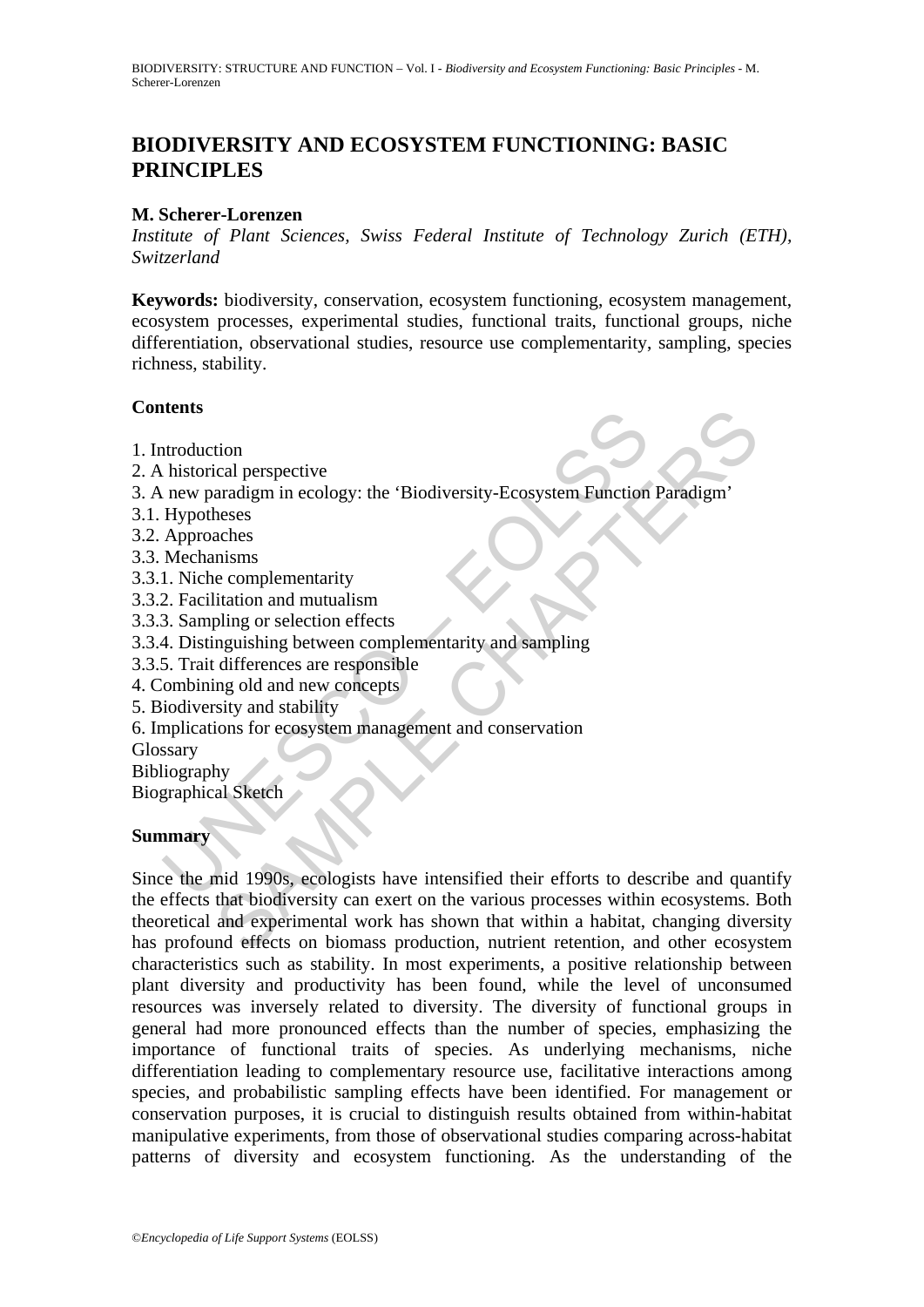biodiversity-ecosystem functioning relationship progresses, conservation and management will more and more benefit from these basic insights into how communities and ecosystems function.

### **1. Introduction**

tosynthesis of the plant compartment, and organic matter is<br>coorganisms into mineral components, which are partly taken lucers again. Although admittedly simple, this example shows that<br>he functioning of ecosystems might b essis of the plant compartment, and organic matter is decomposed<br>isms into mineral components, which are partly taken up by the principalin. Although admitted<br>by simple , this example shows that processes centerioning of e 'Does biodiversity matter for the functioning of ecosystems?' or 'Does it make any difference to the processes within an ecosystem if there are many or only a few species?' These are the central questions that arise when one is looking at the many ecosystems on earth differing very much in their biological richness, but which all have a similar basic set of energy-, matter-, and information-fluxes. For example, both tropical forests with their overwhelming richness in flora and fauna, and extremely species-poor systems such as lichen communities in Antarctica, fix carbon through photosynthesis of the plant compartment, and organic matter is decomposed by microorganisms into mineral components, which are partly taken up by the primary producers again. Although admittedly simple, this example shows that processes central for the functioning of ecosystems might be maintained by many or very few organisms, which suggests the question whether there is any relationship between biodiversity and ecosystem functioning. The answer to this question is not only of pure academic interest, but it becomes more and more relevant as the loss of biodiversity is dramatic and globally accelerating. From a human point of view, the key question may thus be formulated: 'Does biodiversity matter for the provision of ecosystem services?', which are the benefits people obtain from ecosystems.

This contribution focuses on the relationship between biological diversity and two aspects of ecosystem functioning: resource dynamics at a given point in time such as primary production or nutrient cycling, and long-term stability in the face of environmental change. The anthropocentric 'value' of biodiversity and its importance for the ecosystem services that humanity obtain are dealt with in *The Value of Biodiversity* and is in the focus of another large international initiative, the Millennium Ecosystem Assessment (MA 2003, www.millenniumassessment.org).

# **2. A historical perspective**

It was not until the beginning of the 1990s that, alarmed by the increasing loss of biodiversity, scientists started to systematically seek answers to the basic question outlined above. Before that time, a related topic was discussed mainly from a theoretical perspective: the relation between diversity and stability of food webs. While early theory predicted more stable properties in more complex food webs of producers and consumers, later models predicted less stable population dynamics (see also section 5). Therefore, the notion that diversity may influence ecosystem processes in a 'positive' way was not apposite. In addition, research from agronomy demonstrated that mixtures of crop species were often less productive than the best monoculture. Experience from agriculture also showed that in the course of intensification of production, productivity increased through higher input of fertilizers and pesticides, while diversity within fields decreased.

However, the 'biodiversity crisis' again raised interest in the question whether diversity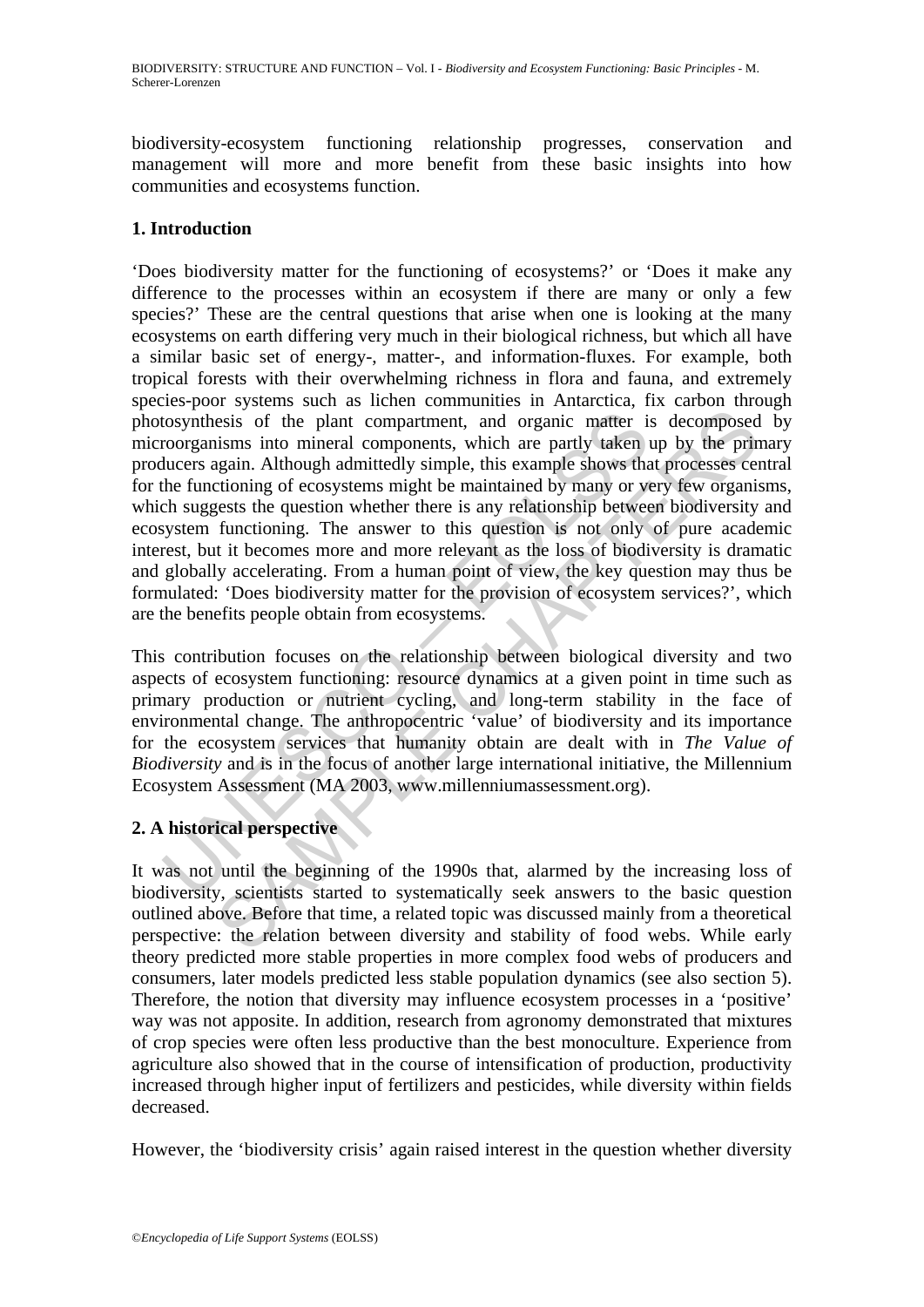has effects on ecosystem functioning or not. The launch of the Scientific Committee of Problems of the Environment (SCOPE) program of 1991 entitled 'Ecosystem Functioning of Biodiversity', initiated the recent rapid development in this field of research. This program helped to bridge the gap between two disciplines in ecology that had followed separate ways in studying ecosystems, namely 'population or community ecology' and 'ecosystem ecology'. The former discipline accumulated knowledge on the distribution and abundance of species as a function of abiotic (physical and chemical) and biotic (interactions among species such as competition) conditions. The latter discipline has studied the flow of energy and the fluxes and pools of elements within ecosystems, without explicitly considering the diversity of organisms involved and their functional roles. In the first product of that SCOPE program, a hypothesisbased and comprehensive framework on how biodiversity may affect ecosystem processes was expressed for the first time (see Schulze & Mooney 1993, section 3).

re second half of the SCOPE program, an in-depth exploration of<br>iodiversity in various biomes was published in three books (M<br>prig et al 1996, Orins et al 1996). This effort was largely based of<br>prarectional studies compa In an in-depth case and indepth extending on the functional<br>sixty in various biomes was published in three books (Mooney *et all*<br>1/1996, Orians *et al* 1996). This effort was largely based on the evaluation<br>in all studie In the second half of the SCOPE program, an in-depth exploration of the functional role of biodiversity in various biomes was published in three books (Mooney *et al* 1996, Solbrig *et al* 1996, Orians *et al* 1996). This effort was largely based on the evaluation of observational studies comparing communities with different levels of diversity, e.g. species poor temperate forests of mid-Europe with species rich ones of East Asia. Quickly it became obvious that such correlational studies could hardly detect any causal mechanisms of biodiversity effects due to co-varying factors (see section 3.2. for more details) and that they have to be complemented by experimental approaches. Parts of that program were then included into the Global Biodiversity Assessment (GBA; Heywood & Watson 1995), an independent, peer-reviewed analysis of the biological and social aspects of biodiversity, commissioned by the United Nations Environment Programme (UNEP). This assessment was done to fulfill the need of a comprehensive review of current knowledge in the framework of the United Nations Convention on Biological Diversity (CBD).

Based on the insight gained from correlational studies and on the formulation of the early hypotheses, a first generation of experiments were conducted that sought to reject the null hypothesis of no relationship between biodiversity as an independent variable and ecosystem functioning as the dependent variable (see examples listed in the bibliography). All those experiments adopted a basic common design: establishment of a gradient in biodiversity (most often plant species richness or the number of functional groups), while keeping extrinsic conditions (e.g. climate, fertility, land use history) as constant as possible. They were conducted in microbial microcosms, in controlled environmental facilities, or in the field. A variety of ecosystem processes were monitored as response variables, with a focus on biomass production (primary productivity). For very practical reasons, these experiments used fast-growing, small sized, mainly early successional model systems such as grasslands. In essence, most studies reported a positive, but asymptotic relationship between diversity and ecosystem processes, wherein the loss of species from an ecosystem initially has only a weak effect, but which accelerates as the system impoverishes. More diverse systems consistently had higher biomass production, higher nutrient uptake and consequently lower leaching losses to the groundwater, and they were more resistant against invasion by other species (see *Biodiversity and Ecosystem Functioning: Experimental Systems*). More recently, experimental work on the biodiversity–ecosystem functioning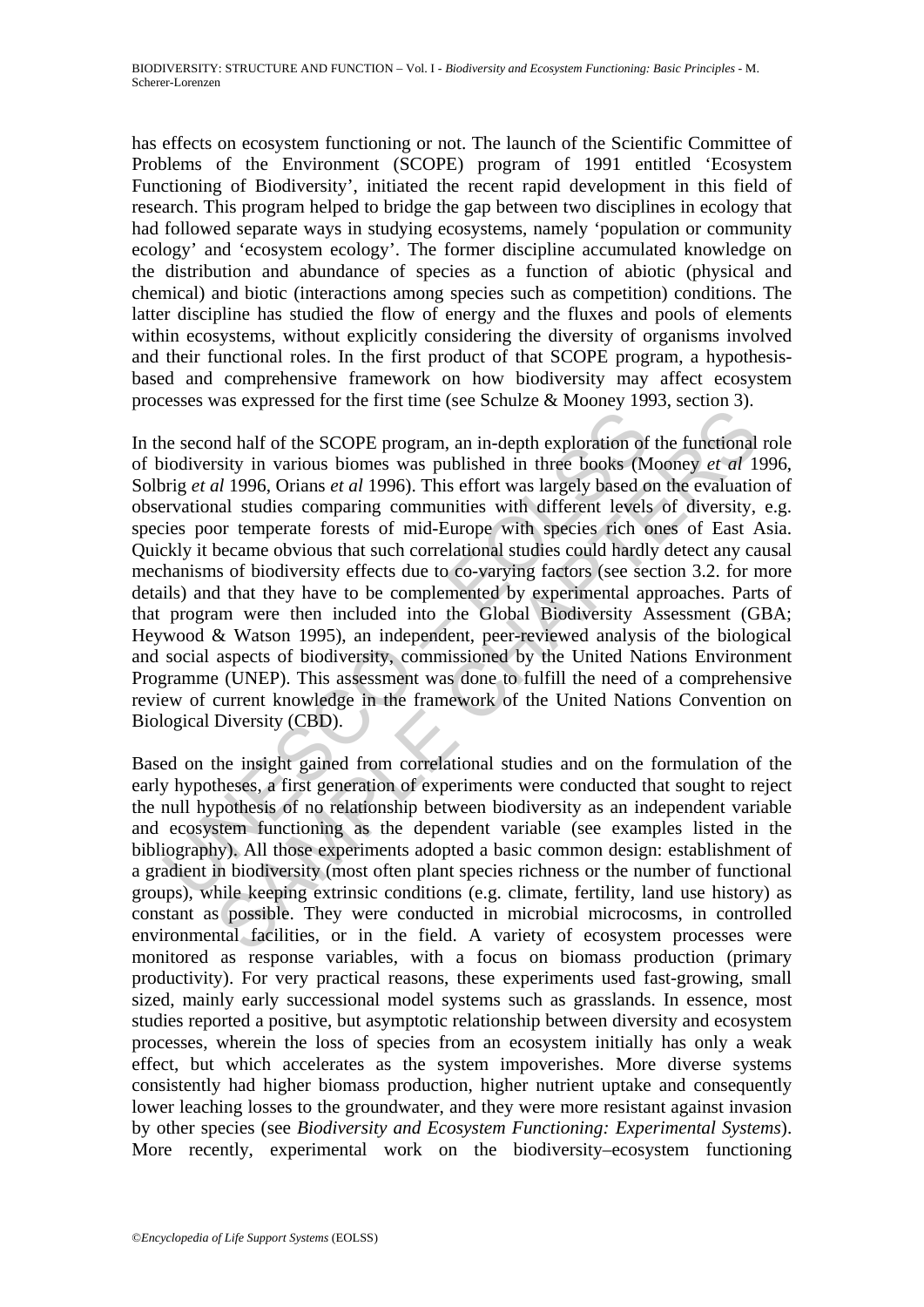relationship increased strongly in number and many different ecosystem types such as wetlands, marine systems or forests were tackled. In addition, more mechanistically driven experiments were initiated, focusing on nutrient dynamics, trophic interactions, population dynamics or below/above-ground interactions, for instance. Parallel to the empirical work, theoretical studies began to explore the functional significance of diversity, building upon concepts of intercropping theory from agriculture and upon models of resource competition and niche differentiation.

These experiments have spurred a tremendous controversy among ecologists about the importance of biodiversity for ecosystem functioning. The debate focused on the validity of the experimental designs, on the relevance of several distinct mechanisms responsible for the observed diversity effects (see section 3.3.), and on the relevance of the findings for interpreting biodiversity loss in natural ecosystems. In part, this controversy arose from the apparent discrepancy between the results obtained from the artificially assembled model communities and observational studies (for details see sections 3.2. and 4., and also *The Role of Above- and Below-ground Linkages in Ecosystem Functioning*.

troversy arose from the apparent discrepancy between the results<br>icially assembled model communities and observational studio<br>ions 3.2. and 4., and also *The Role of Above- and Below-gr*<br>system Functioning.<br>For almost a de space and 4. and also The Repeated into the last decade in the pronounce of several produces and 4., and also *The Role of Above- and Below-ground Linkage Functioning*.<br>
2. and 4., and also *The Role of Above- and Below-g* After almost a decade of intensive research, two conferences held in 1999 and 2000 under the auspices of the International Geosphere-Biosphere Program – Global Change and Terrestrial Ecosystems (IGBP-GCTE) and the international program of biodiversity science DIVERSITAS summarized and synthesized the empirical findings and theoretical concepts. The resulting books are another two landmarks in the fast-growing area of research addressing biodiversity and ecosystem functioning (Kinzig et al. 2002; Loreau et al. 2002), providing both thorough reviews of all relevant studies and perspectives and challenges for future work. A recent article by Hooper and colleagues summarizes these issues too (Hooper et al. 2005). Recently, a synthesis book explicitly focused on the role of insects for ecosystem functioning (Weisser and Siemann 2004), whereas another one extended the biodiversity-ecosystem functioning issue to the temperate and boreal forest realm (Scherer-Lorenzen *et al* 2005).

Interestingly, the first ecological experiment documented that was analyzed by Darwin and mentioned in *On the Origin of Species* (1872, p. 113) had a similar aim as the manipulative biodiversity experiments of the last decade: to determine which species growing in monoculture or in mixtures make the most productive grasslands on different soil types. From that experiment Darwin concluded that mixtures of several distinct plant genera produce higher yields than species grown in monocultures, which essentially was endorsed by the modern experiments.

### **3. A new paradigm in ecology: the 'Biodiversity-Ecosystem Function Paradigm'**

The recent advances made in functional biodiversity research led to a new synthetic ecological framework, which has even been denoted as a new paradigm of ecology. While biodiversity has historically been seen as a response variable that is affected by climate, nutrient availability and disturbance, this new emerging paradigm, called 'Biodiversity-Ecosystem Function Paradigm' (Naeem 2002), sees the environment primarily as a function of diversity, underlining the active role of the biota in governing environmental conditions. It does not deny, of course, the influence of the environment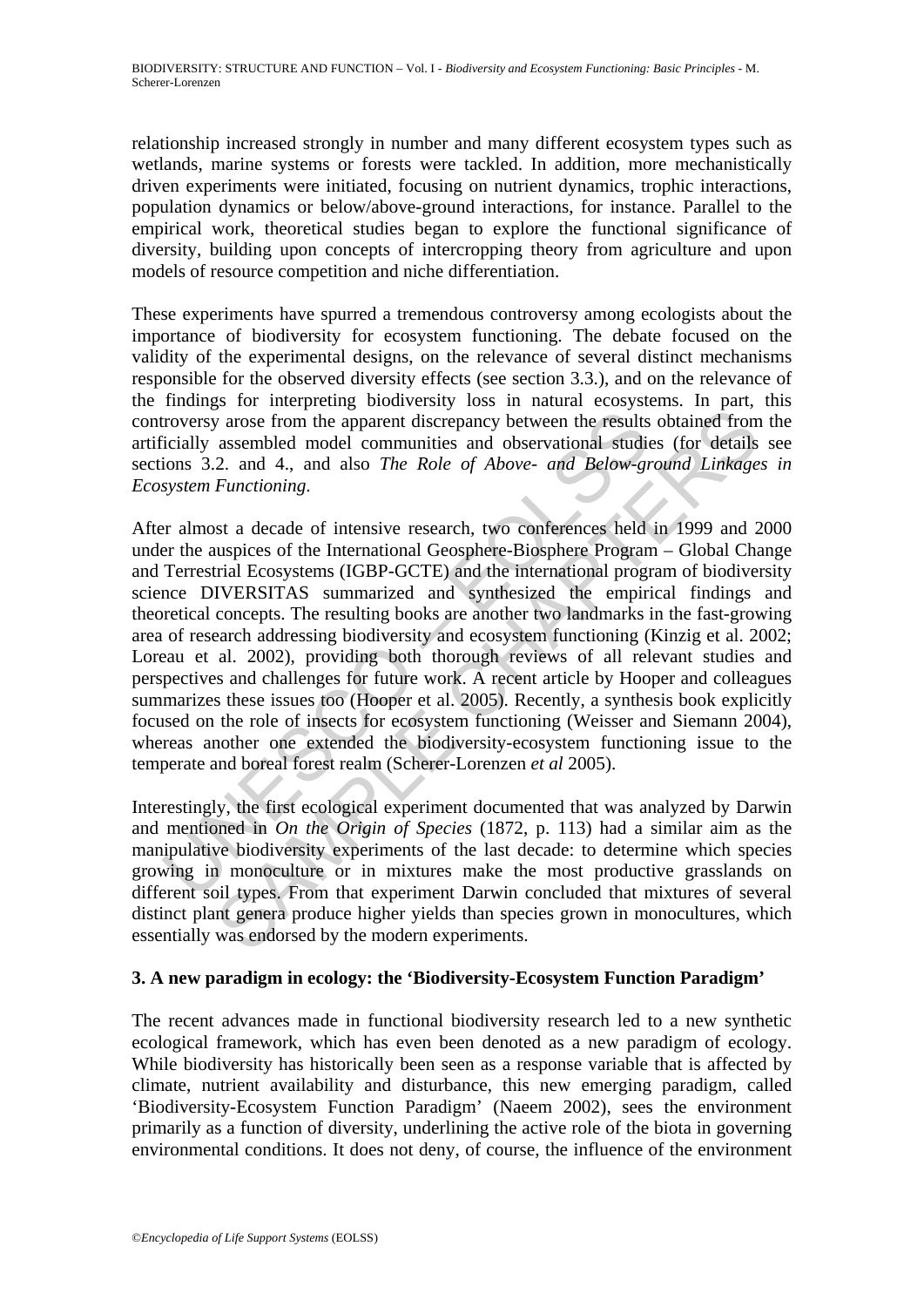on organisms. More specifically, within this framework, a specific ecosystem function is thus seen as a function of (i) biodiversity and the functional traits of the organisms involved, (ii) associated biogeochemical processes, and (iii) the abiotic environment. This is not only of pure academic interest, but it has important implications for the conservation and sustainable management of biological diversity (see section 6).

## **3.1. Hypotheses**

At the beginning of the 1990s, three main hypotheses were formulated concerning how species richness as a surrogate for biological diversity (as the independent treatment variable) may affect ecosystem processes (as the dependent response variable); namely that diversity shows (i) no effect ('null hypothesis'), (ii) a linear relationship between diversity and ecosystem processes, or (iii) an asymptotic relationship where species at higher levels of diversity might be redundant in their function. These early hypothetical relationships have been expanded since then (see Figure 1 for examples) and they represent a variety of underlying mechanisms. However, they can be classified into three classes:

- the reverse of diversity might be redundant in their function. These<br>tionships have been expanded since then (see Figure 1 for exesent a variety of underlying mechanisms. However, they can<br>e classes:<br>Species are primarily Is of diversity might be redundant in their function. These early hypothes<br>os have been expanded since then (see Figure 1 for examples) and<br>variety of underlying mechanisms. However, they can be classified<br>s:<br>ties are prim • *Species are primarily redundant*: Loss of species is compensated for by other species with a similar function. Conversely, the addition of such species adds nothing new to the system. The graphical presentation show an asymptotic relationship in which a major proportion is insensitive to changes in diversity. The basis for this view is a classification of species into functional groups where those species within one group have a similar function in the system. For the maintenance of ecosystem functioning, a minimal set of functional groups is essential, but species within a group are at least partially substitutable and thus 'redundant' (Lawton and Brown, chapter 12 in Schulze and Mooney 1993). While this might be true under stable environmental conditions, such 'redundant' species might replace species that are lost under changing conditions such as disturbance events or climate change. In consequence, the 'insurance hypothesis' predicts more stable ecosystem functioning with higher diversity under fluctuating environmental conditions (Yachi and Loreau 1999, see also section 5.), highlighting the context-dependency of the 'redundancy hypothesis'. Related to this class of hypotheses is the so-called 'rivet hypothesis' that compares the role of species with rivets holding together a machine: some rivets (species) are redundant in their function, increasing the reliability of the system. However, after the number of rivets drops below a certain threshold, the system fails.
- *Species are primarily singular*: Loss or addition of species causes detectable changes in ecosystem process rates, i.e. species make unique contributions to ecosystem functioning. The graphical presentations have a positive (or negative, depending on the process under study) slope. Cases of singular species with extreme impacts are 'keystone species' or 'ecosystem engineers', the former being species with disproportionate effects on ecosystems relative to their abundance (e.g. predators controlling dominance of other species), the latter being species that modify the resource availability for other members of the community through modification of the habitat (e.g. dam-building beavers) (Lawton 1994).
- *Species impacts are context-dependent and therefore idiosyncratic*: The impact of loss or addition of species depends on environmental conditions (e.g. community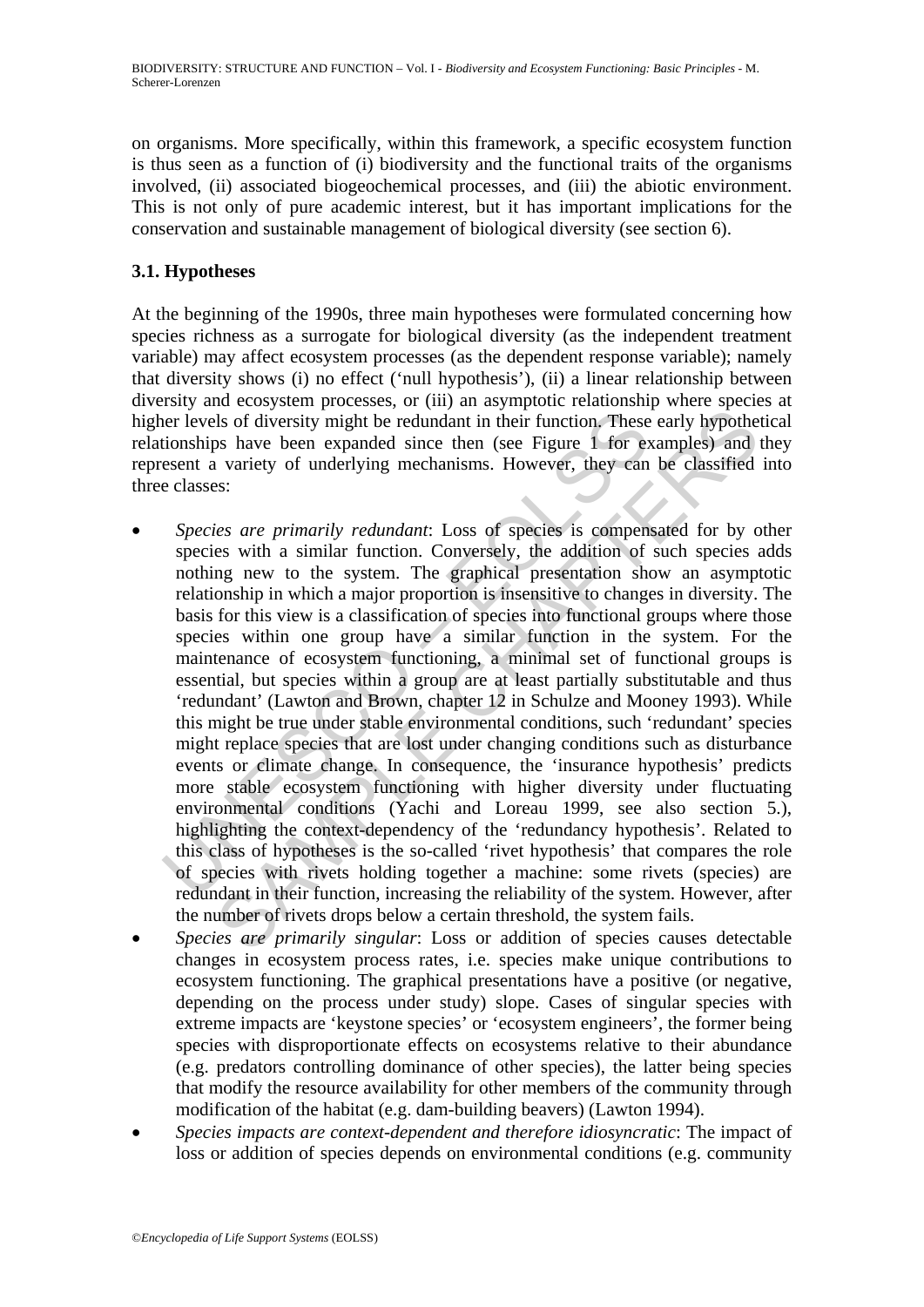composition, fertility, disturbance regime), so that a species makes different contributions to ecosystems depending on conditions. The graphical presentation shows a variety of different slopes over different proportions of their trajectory and shows no clear trend. The 'idiosyncratic response hypothesis', however, does not mean that there is no effect of diversity (i.e. the 'null hypothesis'), but that it is rather difficult to predict the effects due to the complexity of species' roles in ecosystems.



Figure 1. Graphs of early hypotheses considering the relationship between biodiversity and ecosystem functioning. Source: Naeem *et al*, in Loreau *et al* 2002.

# **3.2. Approaches**

If one is interested in answering the question how biodiversity affects ecosystem functioning, certainly the first approach coming to one's mind would be to search for communities differing in one aspect of biodiversity, and to compare these in terms of a variety of ecosystem processes. For example, two types of forests with different number and composition of plant species would be sampled, following this comparative approach. However, unless site conditions are extremely similar, such across-habitat or across-locality comparisons may hide any potential effects that diversity exhibits within a site, because of environmental differences between the sampled sites. These environmental factors themselves determine the diversity of an ecosystem. Thus,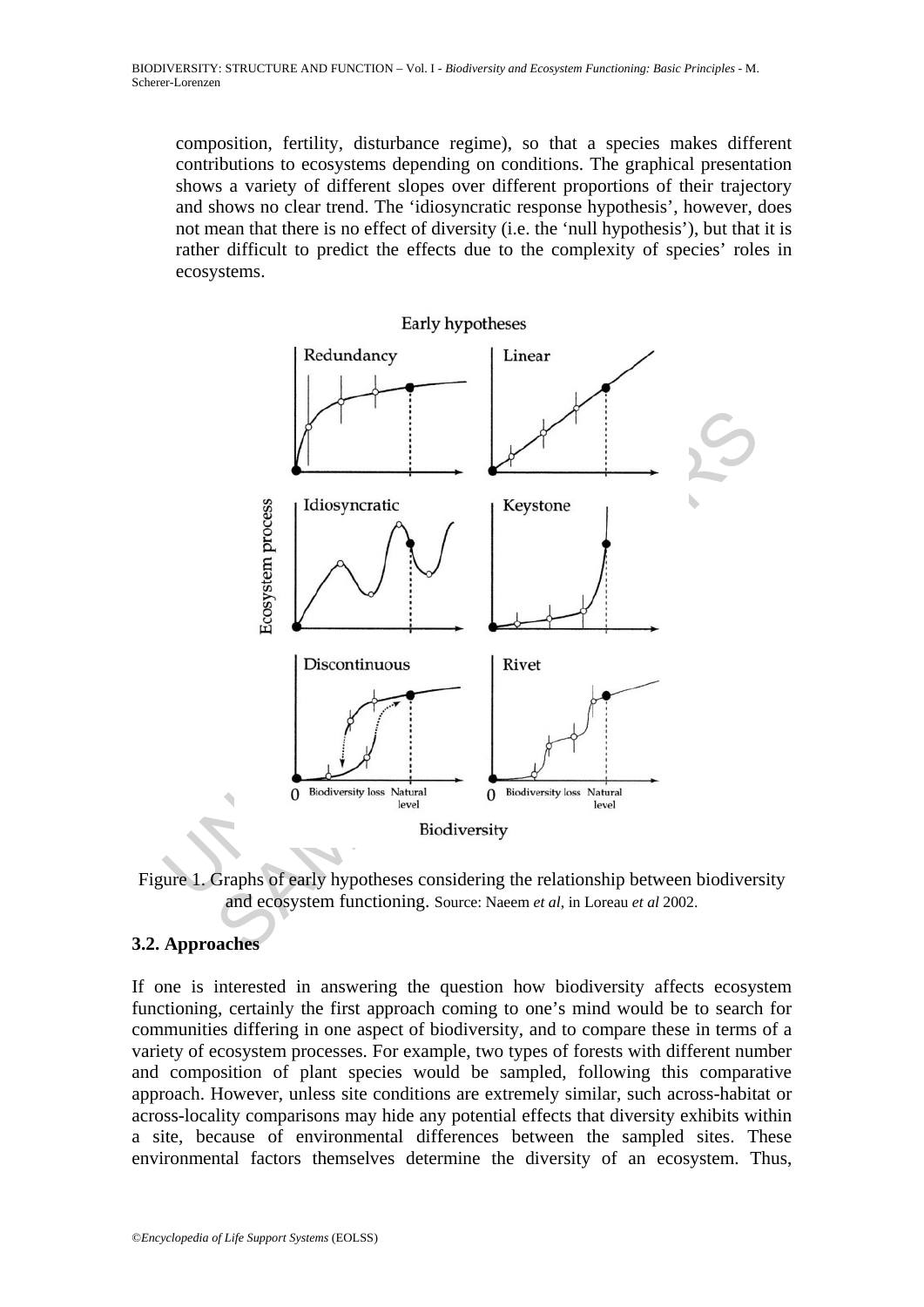comparative studies or sample surveys can be used to document any correlations between diversity and ecological processes, but they can never be used to establish causality or underlying mechanisms of this relationship. For example, Caspersen and Pacala (2001), using forest inventory data from the USA, plotted the number of tree species in the canopy against stand growth. They found an asymptotical increase of growth with increasing tree species (Figure 2). One conclusion from that could be that a higher diversity of trees enhances productivity due to functional differences between species leading to higher resource exploitation and, hence, higher growth. This argumentation would follow the niche complementarity hypothesis outlined in detail below (3.3.1.). However, causality could also run the opposite way: more productive stands may simply permit the coexistence of more species. Thus, cause and effect cannot be disentangled from observational and comparative studies. As a first experimental approach, so-called 'removal experiments' have been used where certain aspects of diversity (species, functional groups) are removed from intact, natural systems, thus creating a gradient in diversity levels ranging from natural to depauperate. These experiments can be very useful under certain circumstances, although the question of proper control treatments is rather difficult. In addition, other drawbacks have to be accounted for, such as large disturbance effects, changes in density, or spatial segregation of species. Díaz *et al* (2003) present a good overview on this approach.

consists of diversity (species, functional groups) are removed frems, thus creating a gradient in diversity levels ranging from nature experiments can be very useful under certain circumstantion of proper control treatmen diversity (species, functional groups) are removed from intact, nat<br>us creating a gradient in diversity levels ranging from natural to depauge<br>eriments can be very useful under certain circulation, other drawb<br>from contro Due to these difficulties, experimental approaches were initiated during the early 1990s, as described above that randomly allocate diversity treatments to plots within one site, keeping environmental conditions as constant as possible. Only by adopting this 'synthetic community approach', can within-habitat effects of diversity be detected unequivocally. In *Biodiversity and Ecosystem Functioning: Experimental Systems*, the most important aspects of these biodiversity experiments are described, focusing on grassland ecosystems. However, it is clear that for many ecosystems, one still has to rely on observational studies, simply because experimental manipulation of diversity is difficult to perform (e.g. forests, although there have been experiments established recently). Careful site characterization and large numbers of study sites are then needed to come to a reasonable 'signal-to-noise' ratio. In addition, among-site abiotic variation has to be adequately accounted for by including these 'third' variables as covariates in statistical analyses.



Figure 2. Relationship between tree species richness and stand growth in North American forests. Source: Caspersen and Pacala, 2001.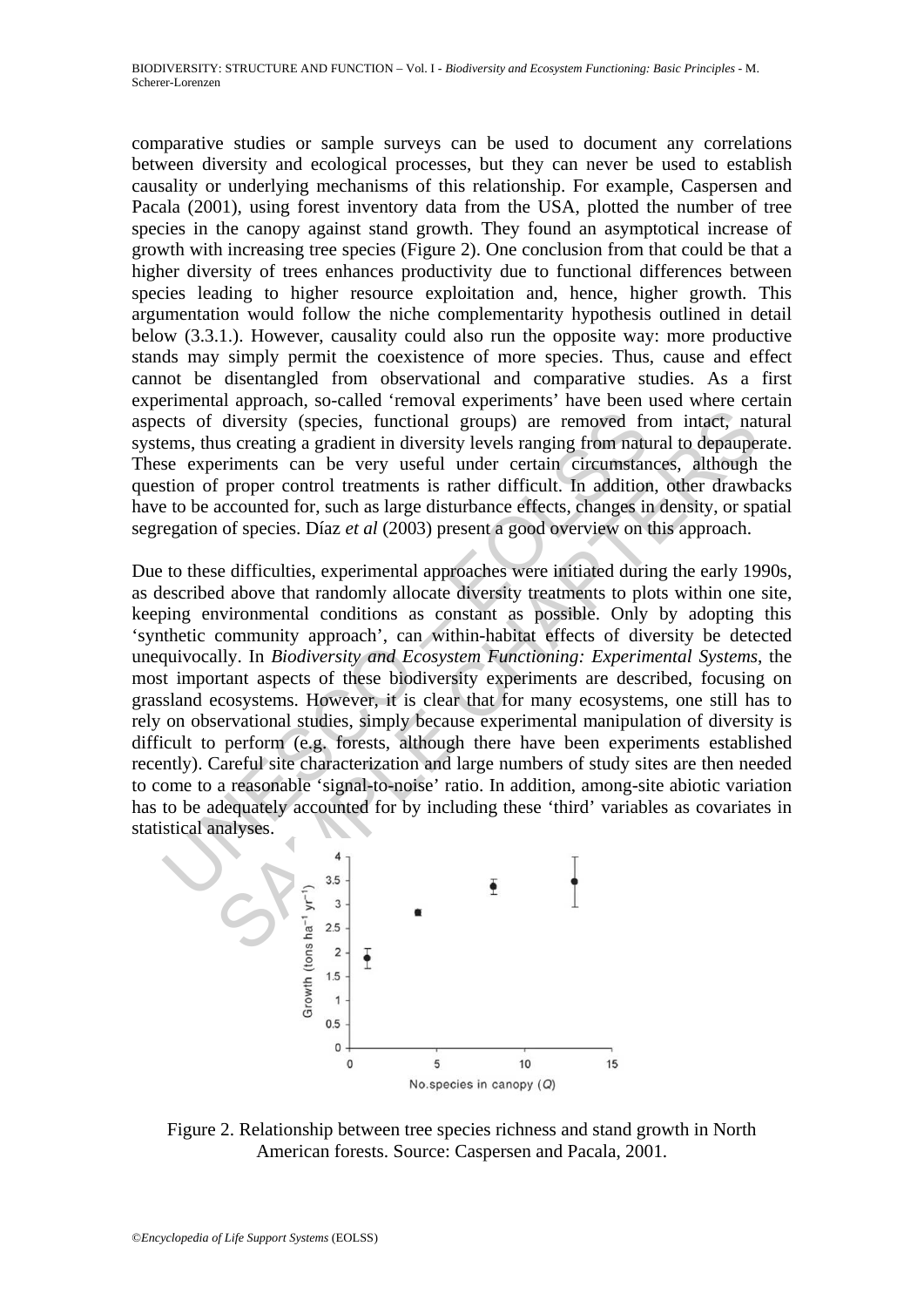#### **3.3. Mechanisms**

What are the potential mechanisms to explain a causal relationship between biodiversity and ecosystem processes? For simplicity, in the following biodiversity will be restricted to one trophic level (plants as producers) and to the level of species, while ecosystem processes will be restricted to short-term resource dynamics, e.g. primary productivity. Ecological theory developed at least three potential mechanisms which can be grouped into two distinct classes.

- -
- -
- -

TO ACCESS ALL THE **21 PAGES** OF THIS CHAPTER, Visit: http://www.eolss.net/Eolss-sampleAllChapter.aspx

#### **Bibliography**

Callaway R.M. (1995). Positive interactions among plants. *The Botanical Review* 61:306-348. [A review on positive plant to plant interactions, i.e. facilitation]

Díaz, S. and Cabido M. (2001). Vive la différence: plant functional diversity matters to ecosystem processes. *Trends in Ecology & Evolution* 16:646-655. [This article makes the plea that the diversity of functional traits matters most for ecosystem functioning]

Díaz S., Symstad A.J., Chapin I.S., Wardle F.D.A. and Huenneke L.F. (2003). Functional diversity revealed by removal experiments. *Trends in Ecology & Evolution* 18:140-146. [This paper describes 'removal experiments' as a valuable tool to assess the effects of biodiversity for ecosystem functioning]

Grime, J.P. (2001). *Plant strategies and vegetation processes*. 2nd edition. 417 pp. Chichester: John Wiley and Sons. [A comprehensive overview about processes in plant communities]

**TO ACCESS ALL THE 21 PAGES OF THIS CHANGES**<br>
Visit: http://www.eolss.net/Eolss-sampleAllChapte<br>
iography<br>
iography<br>
iography<br>
iography<br>
iography<br>
iography<br>
iography<br>
sositive plant to plant interactions, i.e. facilitatio CO ACCESS ALL THE 21 PAGES OF THIS CHAPTER,<br>Visit: http://www.eolss.net/Eolss-sampleAllChapter.aspx<br>y<br>M. (1995). Positive interactions among plants. The Boranical Review 61:306-348. [A re<br>at the plant interactions, i.e. fa Hector A., Schmid B., Beierkuhnlein C., Caldeira M.C., Diemer M., Dimitrakopoulos P.G., Finn J., Freitas H., Giller P.S., Good J., Harris R., Högberg P., Huss-Danell K., Joshi J., Jumpponen A., Körner C., Leadley P.W., Loreau M., Minns A., Mulder C.P.H., O'Donovan G., Otway S.J., Pereira J.S., Prinz A, Read D.J., Scherer-Lorenzen M., Schulze E.D., Siamantziouras A.S.D., Spehn E., Terry A.C., Troumbis A.Y., Woodward F.I., Yachi S. and Lawton J.H. (1999). Plant diversity and productivity experiments in European grasslands. *Science* 286:1123-1127. [A large-scale experiment at eight different European sites analyzing within-site and across-site biodiversity-ecosystem functioning relationships. Grassland communities of differing species richness and number of functional groups were newly established from seed]

Hector A. and Hooper R. (2002). Darwin and the first ecological experiment. *Science* 295:639-640. [This paper describes an experiment Darwin was referring to when he described the phenomenon that a mixture of different plant genera has a higher biomass production than monocultures]

Hooper, D.U. and Vitousek P.M. (1997). The effects of plant composition and diversity on ecosystem processes. *Science* 277:1302-1305. [One of the early manipulative field experiments in Californian serpentine grasslands, adopting the 'synthetic community approach']

Hooper D.U., Chapin F.S.I., Ewel J.J., Hector A., Inchausti P., Lavorel S., Lawton J.H., Lodge D.M., Loreau M., Naeem S., Schmid B., Setälä H., Symstad A.J., Vandermeer J. and Wardle D.A. (2005). Effects of biodiversity on ecosystem functioning: a consensus of current knowledge and needs for future research. *Ecological Monographs* 75:3-35*.* [The most recent overview about current knowledge on the biodiversity-ecosystem functioning issue]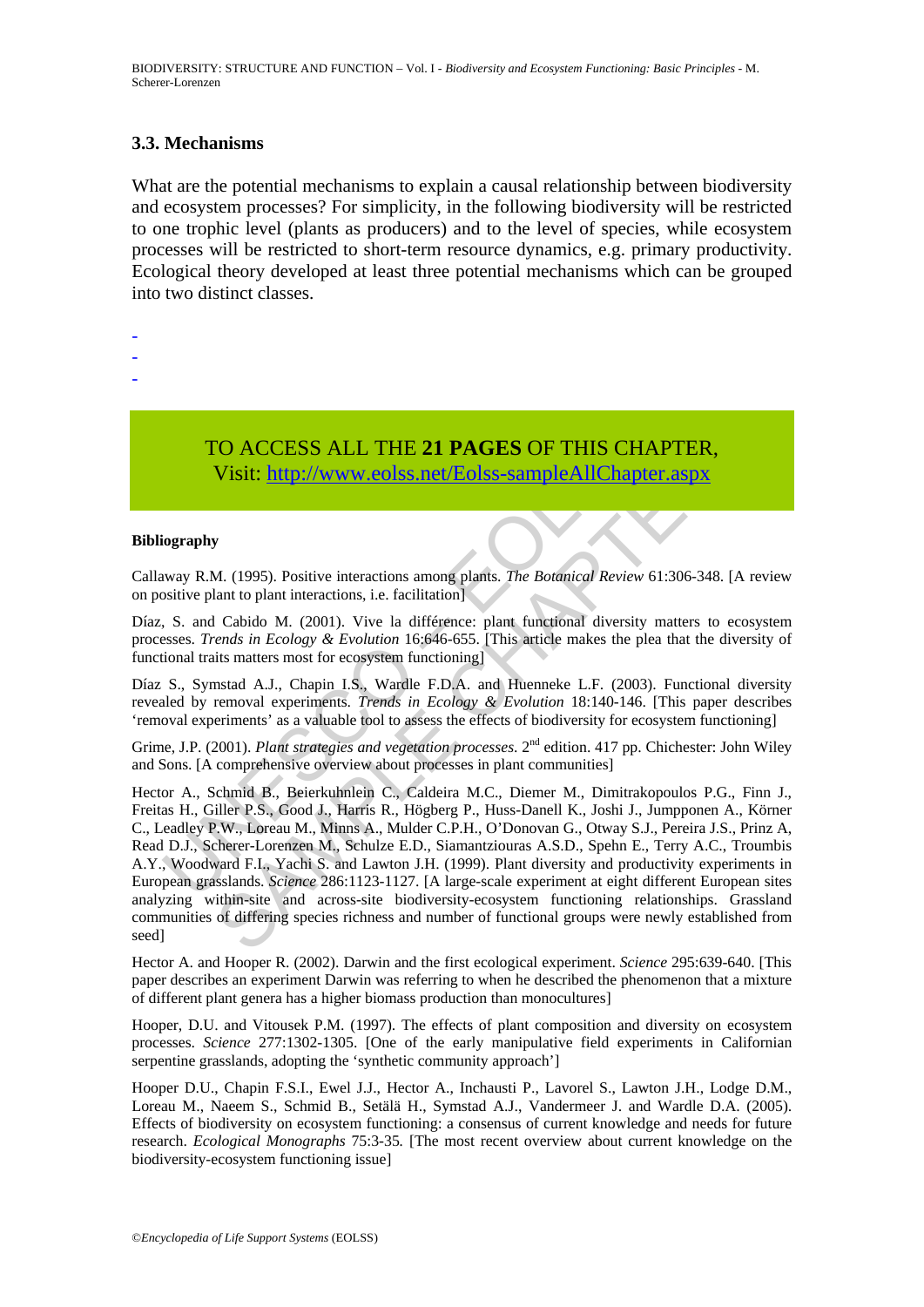Kahmen A., Perner J., Audorff V., Weisser W.W. and Buchmann N. (2005). Effects of plant diversity, community composition and environmental parameters on productivity in montane European grasslands. *Oecologia* 142: 606-615 [A comprehensive study showing an unimodal pattern of plant species richness and productivity]

Kinzig A.P., Pacala S.W. and Tilman D. (eds.) (2002). *The functional consequences of biodiversity: Empirical progress and theoretical extensions*. 365 pp. Princeton, Oxford: Princeton University Press. [The results of the IGBP-GCTE meeting in 1999, reviewing and summarizing the progress made since the book by Schulze & Mooney 1993]

Lawton J.H. (1994). What do species do in ecosystems? *Oikos* 71:367-374. [This article explores the roles that species perform in ecosystems, applying concepts of 'keystone species' or 'ecosystem engineers']

Lehman C.L. and Tilman D. (2000). Biodiversity, stability, and productivity in competitive communities. *American Naturalist* 156:534-552. [An article exploring theoretically the relationship between diversity and ecosystem stability]

Loreau M., Naeem S. and Inchausti P. (2002). *Biodiversity and ecosystem functioning: Synthesis and perspectives*. 294 pp. Oxford, New York: Oxford University Press. [Results of the IGBP-GCTE and DIVERSITAS 'Synthesis Conference' in 2000, achieving a synthetic and balanced view of the knowledge and challenges in the biodiversity – ecosystem functioning research area]

au M., Naem S. and Inchaust P. (2002). *Biodiversity and ecosystem tpace-*<br>exerives. 294 pp. Oxford, New York: Oxford University Press. [Results of<br>ERSITAS 'Synthesis Conference' in 2000, achieving a synthetic and balanced Naem S. and Inchausti P. (2002). *Biodiversity and ecosystem functioning*: *Synthesis* Conference' in 2000, achieving a synthetic and balanced view of the IGBP-GCTES 'Synthesis Conference' in 2000, achieving a synthetic an MA – Millenium Ecosystem Assessment (2003). *Ecosystems and Human Well-Being: A Framework for Assessment*. 245 pp. Washington D.C., Covelo: Island Press. [This summarizes the conceptual framework of the Millennium Ecosystem Assessment, a four-year international work program designed to meet the needs of decision-makers for scientific information on the links between ecosystem change and human well-being]

McGrady-Steed J., Harris P.M. and Morin P.J. (1997). Biodiversity regulates ecosystem predictability. *Nature* 390:162-165. [One of the first biodiversity experiments done with microbial microcosms]

Mooney, H.A., Cushman J.H., Medina E., Sala O.E., and Schulze E.D. (eds.) (1996). *Functional roles of biodiversity - a global perspective.* 493 pp. Chichester, New York, Brisbane, Toronto, Singapore: John Wiley & Sons. [An in-depth examination of the role of biodiversity for ecosystem functioning in various biomes of the world]

Naeem S. (2002). Ecosystem consequences of biodiversity loss: the evolution of a paradigm. *Ecology* 83:1537-1552. [Overview of the recent biodiversity-function debate and the resulting emergence of the new 'Biodiversity-Ecosystem Function Paradigm']

Naeem S., Thompson L.J., Lawler S.P., Lawton J.H. and Woodfin R.M. (1994). Declining biodiversity can alter the performance of ecosystems. *Nature* 368:734-737. [The first experimental study analyzing the relation between diversity at the producer and consumer level, and ecosystem processes. The experiments were done in the 'Ecotron', a large and replicated climate chamber facility]

Orians G.H., Dirzo R. and Cushman J.H. (eds.) (1996). *Biodiversity and ecosystem processes in tropical forests*. 229 pp. Ecological Studies 122. Berlin, Heidelberg, New York: Springer. [An in-depth analysis on the biodiversity-functioning relationship in tropical forests]

Pimm S.L. (1991). *The balance of nature?* 434 pp. Chicago: The University of Chicago Press. [This book addresses the often debated question of stability in ecological communities. Theories and concepts are related to the conservation of species and communities]

Scherer-Lorenzen M., Körner C., and Schulze E.-D. (eds.) (2005). *Forest Diversity and Function: Temperate and Boreal Systems*. 400 pp. Ecological Studies 176. Berlin, Heidelberg, New York: Springer. [A review of the state of knowledge about the relationship between biodiversity and ecosystem functioning in forests]

Schulze E.-D. and Mooney H.A. (eds.) (1993). *Biodiversity and ecosystem function*. 525 pp. Ecological Studies 99. Berlin, Heidelberg, New York: Springer. [The first milestone summarizing the knowledge on the relationship between biodiversity and ecosystem functioning, mainly based on results from comparative studies. It served as a kick-off for experimentally driven modern research on the issue]

Solbrig O.T., Medina E. and Silva J.F. (eds.) (1996). *Biodiversity and savanna ecosystem processes: a global perspective*. 233 pp. Ecological Studies 121. Berlin, Heidelberg, New York: Springer. [An in